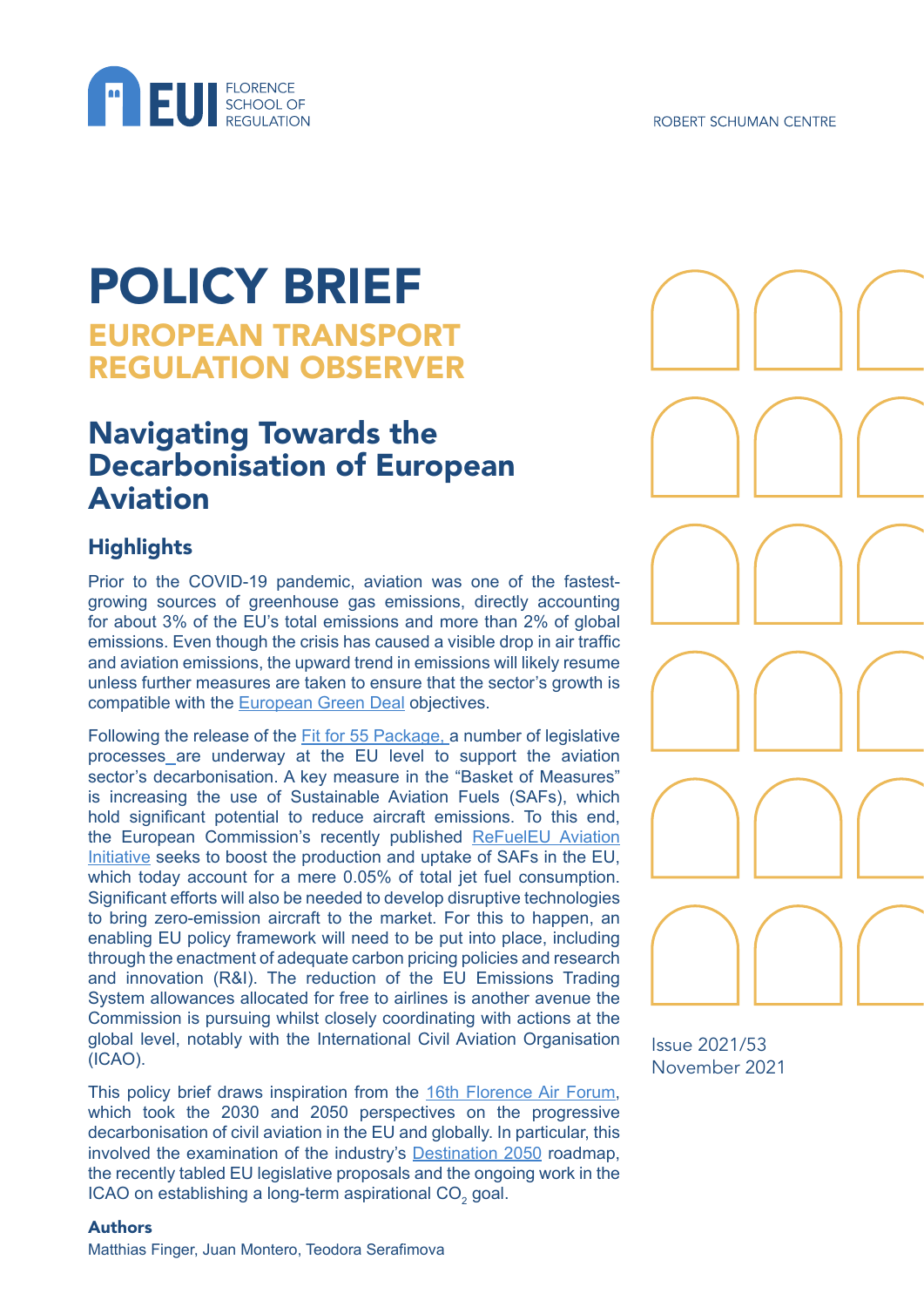#### Decarbonising aviation … but how?

A comment by Matthias Finger, Juan Montero and Teodora Serafimova, Florence School of Regulation – Transport Area

The debate about the decarbonisation of aviation has considerably evolved as of recently: indeed, today we no longer question the urgency or even the necessity to decarbonise, as this has been broadly accepted and recognised by the industry (i.e., manufacturers, airlines, airports and air traffic control). We have now moved on to the next stage, i.e., to the discussion about the best strategy to reach the goal: how to minimise the adverse effects along a transition path? How to orchestrate the necessary actions by the different actors involved in the most effective manner? What should be the role of the public authorities? As reaffirmed by the discussions of the 16<sup>th</sup> Florence Air Forum, consensus on these questions is yet to be reached.

The European Union has embarked on an ambitious transition plan to meet the goals set in its European Green Deal, i.e., to transform Europe into the first climate-neutral continent by 2050. Decarbonising transport is one of the cornerstones of the Green Deal, it is laid down in its subsequent Sustainable and Smart Mobility Strategy, and followed by concrete legislative proposals as part of the recent Fit for 55 Package.

Within the transport sector, aviation poses a challenge, as it is particularly difficult to decarbonise for technical reasons. In view of this, our 16<sup>th</sup> Florence Air Forum also debated whether aviation can substantially reduce its emissions without embarking on a significant curtailment of output. And if output were to be negatively affected, should this be promoted, considering Europe's strong commitment to the free movement of persons and goods, among others?

Still, it appears clearly that a smart combination of different measures can steer aviation to net-zero CO $_2^{}$ -emissions by 2050. Reaching this goal is seen as both necessary and doable. The commitment of the European industry has been made forcefully by the airlines, airports, manufacturers and air navigation service providers and is convincingly laid out in its report *"Destination 2050 – A Route to net-zero European aviation"*. This report is only one of many publications from the industry signalling their commitment.

*Destination 2050* clearly shows that aviation can continue to grow despite a basket of necessary measures. Already by 2030, net CO<sub>2</sub> emissions from intra-European flights could be reduced by 55% compared to 1990 levels through a combination of four types of measures, namely technological improvements of airplanes (e.g., aircraft design, engine efficiency, electric propulsion) and subsequent fleet renewal, sustainable aviation fuel (SAF), operational improvements, and market-based mechanisms such as the EU Emissions Trading System (ETS). Policies favouring modal shift (e.g., high-speed trains replacing some short-haul routes) can further contribute. The collective implementation of these measures, the industry report claims, could result in a peaking of absolute emissions from European aviation in 2019.

But all this costs and the bill is likely going to be hefty. It is widely understood that the industry cannot make the transition without solid support from the public authorities, both at the EU and Member State levels. And it is not only that the transition will be expensive; in addition, uncertainty, especially when it comes to disruptive technological developments, such as electricor hydrogen-powered aircraft, poses a level of risk which cannot be borne by the private sector alone. A conducive regulatory framework along with public financial support will therefore be necessary. And the EU has already established a Partnership for Clean Aviation as part of the EU Horizon Europe framework programme for research and innovation; Member States are also active in providing research and development funds. But, such funds should only reinforce private investment, which is already present and growing.

Most other measures, including SAFs, which are technologically already mature, will require "smart regulation", to ensure that these fuels are truly sustainable and that the entire ecosystem evolves in a coordinated manner. Indeed, investment risks can be considerably reduced if the introduction of new aircraft technologies, new fuels, ATM measures, taxes and incentives is well coordinated. No private actor alone can take the lead, as the challenge is too massive for any company to carry on its own. For example, airlines would only be able to commit to sustainable fuels if these are supplied in a minimum number of airports. Conversely, airports and other players will only invest in making these new fuels available if airlines end up making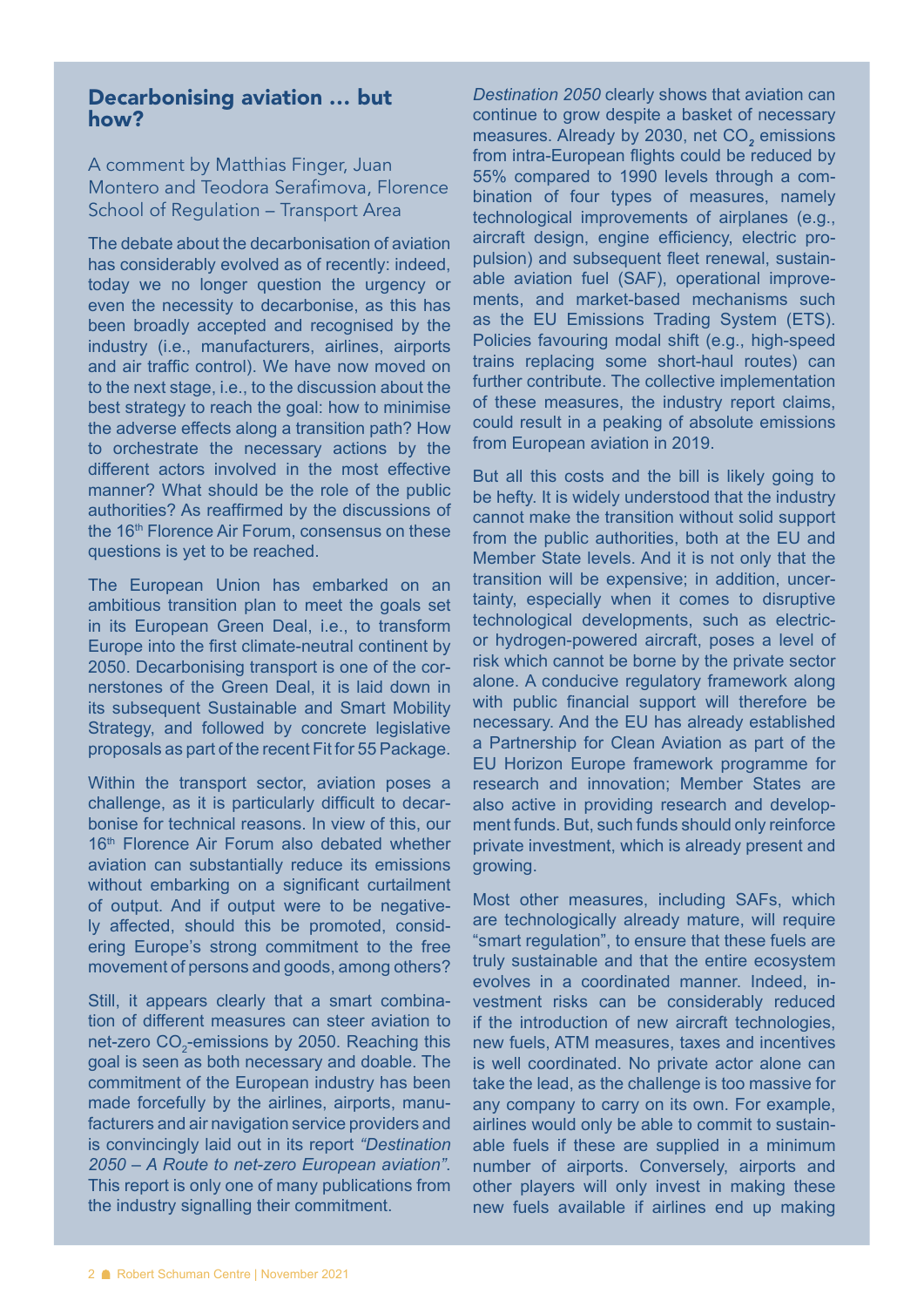use of them. Here, the Commission's ReFuelEU Aviation proposal, which seeks to oblige fuel suppliers to blend increasing levels of SAFs in jet fuel taken onboard at EU airports, could be a step in the right direction. Different regulatory tools can and must be used to foster and even impose a coordinated transition.

Such smart regulation will also have to make sure that the competitiveness of the European industry globally is not damaged but, quite to the contrary, is strengthened in the long run. This means that Europe is well positioned as the continent where the most efficient aviation technologies are developed, prototyped, and adopted first. Alliances, both public and private, must be built to convince, and perhaps even help, the rest of the world to embark on the same decarbonisation journey.

All this must be done in a way that ensures a level playing field inside the EU but also globally. The transition should not provide unfair advantages to certain companies against others, nor to certain transport modes against others. A coordinated transition is necessary, but coordination does not mean the preservation of the *status quo*. On the contrary, market mechanisms should reward the players that make the right investments and adopt the best business models. Regulation, including State aid rules and the EU taxonomy for sustainable activities, should ensure that incentives are correct and the transition is fair. There will inevitably be winners and losers, but the role of smart regulation is not to pick the winners but to let them emerge from competing on a level playing field.

Still, it is probably illusionary to think that such an ambitious decarbonisation path can be achieved without reducing demand compared to business as usual. And some form of modal shift is not only desirable but in any case going to take place. Also, the higher costs of new fuels and new technologies capable of substantially reducing emissions will inevitably shift some demand to transport modes which are less challenged, such as railways (which already enjoy the lowest emissions per kilometer and unit transported in Europe<sup>1</sup>). Still, reducing overall demand for air transport should not be a policy objective per se. Air connectivity has always been an important element of European aviation policy, inside some Member States, but more importantly for the EU as a whole. Air is often the

main (and sometimes in practice even the only) available transport mode (e.g., islands, remote areas, long-haul trips). As such, the overarching policy objective in this regard remains the mobility of European citizens, albeit now from a more systemic view by the always most environmentally efficient mode of transport.

A decarbonised aviation sector will be a different sector. There will be winners and losers as different technologies will be deployed, new companies will grow, and new business models will emerge. The role of the public authorities is to accelerate the reduction of emissions while ensuring a fair transition, both for industry players and for passengers.

<sup>1</sup> European Environment Agency, (2021), Rail and waterborne – best for low-carbon motorised transport, [https://www.eea.europa.eu/](https://www.eea.europa.eu/publications/rail-and-waterborne-transport) [publications/rail-and-waterborne-transport](https://www.eea.europa.eu/publications/rail-and-waterborne-transport)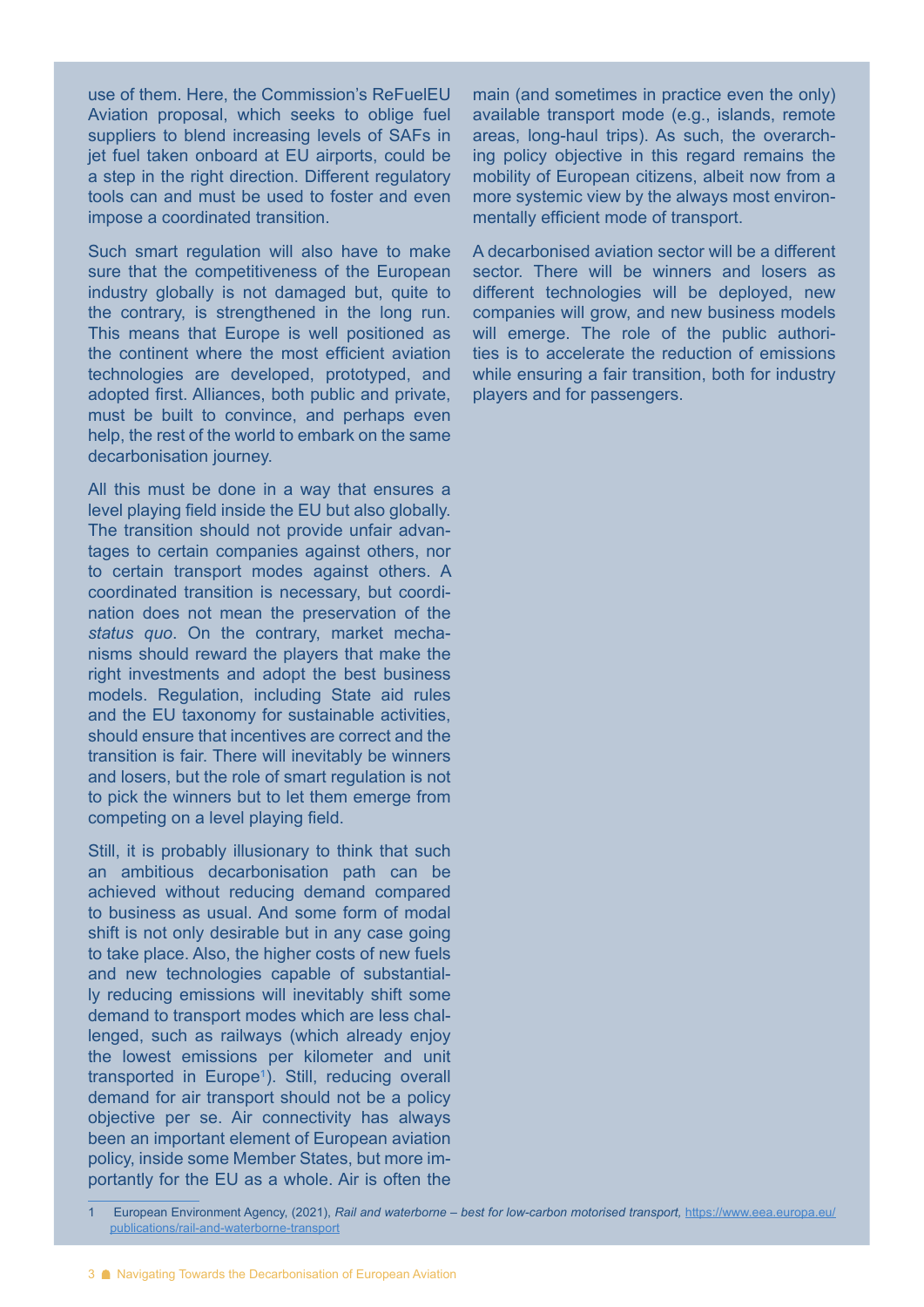#### Main Takeaways from the **Discussion**

By Teodora Serafimova, Florence School of Regulation – Transport Area

At the start of the past decade, "techno-pessimism" dominated the aviation decarbonisation debate in Europe, leading some to conclude that the only means to curb the sector's emissions is by offsetting or curtailing them (i.e., "demand management"). The debate today has evolved considerably with the emergence of "techno-optimism", whereby policymakers are hoping that the aviation industry can be decarbonised without curtailing its growth. Not astonishingly, this approach also has the support of the industry. Indeed, a broad consensus has emerged over the need for European aviation to decarbonise. This consensus can, at least in part, be attributed to the [European Green Deal](https://ec.europa.eu/info/sites/default/files/european-green-deal-communication_en.pdf), which is at the heart of the von der Leyen Commission. Simple market forces and passenger expectations are also playing a role in inducing actors towards decarbonisation, which is increasingly seen as a means for European aviation to gain a competitive advantage. This consensus has been instrumental in the delivery of the [Round Table](https://www.aci-europe.org/downloads/resources/Aviation%20Round%20Table%20REPORT%20FINAL%2016.11.2020.pdf)  [Report on the Recovery of European Aviation](https://www.aci-europe.org/downloads/resources/Aviation%20Round%20Table%20REPORT%20FINAL%2016.11.2020.pdf) at the end of 2020, which highlighted the need to "build back better" post-COVID-19, both in terms of resilience as well as in terms of sustainability.

The **[Fit for 55 Package](https://www.consilium.europa.eu/en/policies/eu-plan-for-a-green-transition/)**, which was released in mid-July 2021, aims to achieve at least 55% reductions in greenhouse gas (GHG) emissions by 2030 compared to 1990 levels. The Package seeks to stimulate innovation, foster investment and create new jobs across the European economy while being fair and socially just for citizens. The European Commission has conducted various impact assessments, which show that the proposals are both ambitious and achievable. The Package constitutes a mix of upgrades of existing legislation, as well as new initiatives, and covers almost all sectors of the economy (i.e., energy, transport, buildings, land use, agriculture, and forestry, among others). When examining the transport sector it is important to also consider the [Sustainable and](https://ec.europa.eu/transport/themes/mobilitystrategy_en)  [Smart Mobility Strategy](https://ec.europa.eu/transport/themes/mobilitystrategy_en), which, besides focusing on decarbonisation, explores ways of improving competitiveness, reinforcing the internal market and creating new business opportunities in the EU.

When it comes to the aviation sector, the Fit for 55 Package remains true to the "basket of measures" approach, which is followed in the International Civil Aviation Organisation (ICAO) context. As part of this basket of measures, the Commission is 1) supporting the development of improved aircraft technologies; 2) promoting further operational improvements through the completion of the Single European Sky (SES); 3) proposing new legislation on sustainable aviation fuels (SAFs) (which gradually increases the blending obligation for fuel suppliers, coupled with a mandatory uplift obligation for all airlines departing from European airports); and 4) pursuing market-based measures, whereby the EU Emission Trading System (ETS) is undergoing revision in respect to aviation, and ICAO's Carbon Offsetting and Reduction Scheme for International Aviation (CORSIA) will be implemented in the EU Member States.

The discussions of the [16th Florence Air Forum](https://fsr.eui.eu/event/16th-florence-air-forum-navigating-towards-the-decarbonisation-of-european-aviation/) explored the industry's and stakeholders' visions for decarbonisation in the context of the recently tabled proposals and EU discussions, but also in light of the [UN Climate Conference COP 26](https://ukcop26.org/), and next year's Environmental High-Level Conference at the 41<sup>st</sup> ICAO Assembly. The discussions were structured into three sessions, each answering a set of questions.

How aligned are the EU Sustainable and Smart Mobility Strategy, the Aviation Roundtable Report, Destination 2050 Report and (upcoming revised) ACARE Flightpath 2050 in terms of aviation decarbonisation? Where are the interconnections and possible gaps?

The Round Table Report on the Recovery of European Aviation, published at the end of 2020, outlines key policies and asks for the industry to remain viable and recover from the pandemic while also demonstrating its commitment to achieving net-zero  $CO<sub>2</sub>$  emissions by 2050. Notably, the report reflects the newly established consensus between the aviation industry, NGOs, consumer organisations and worker representatives on the need to decarbonise aviation. This broad agreement between key stakeholders in society offers a fertile environment for the development of EU policies and legislations.

Similarly, the more recent [Destination 2050](https://www.destination2050.eu/)   $Roadmap$  commits to reducing net-CO<sub>2</sub>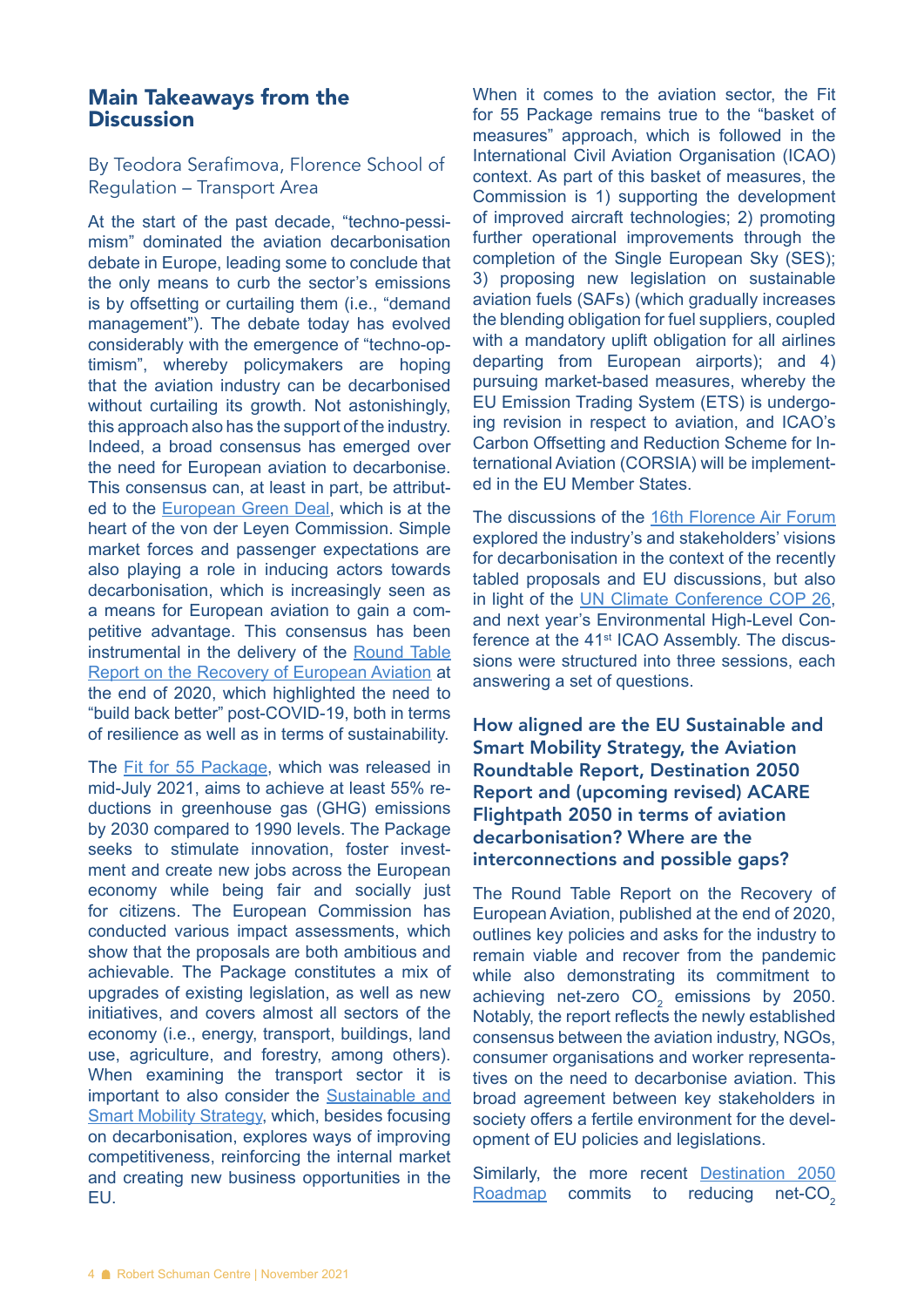emissions from all flights within and departing from the EU by 45% by 2030 compared to the 1990 baseline. In 2030, net-CO<sub>2</sub> emissions from intra-EU flights would be reduced by 55% compared to 1990 levels. The roadmap commits to assessing the feasibility of making 2019 the peak year for absolute  $CO_2$  emissions from flights within and departing from the EU. It also highlights that collaboration is key within and between industries, namely between the aviation and energy sectors, but also between industry and regulators.

Destination 2050 illustrates the extent to which each of the identified solutions in the basket of measures stands to contribute to reducing  $\text{CO}_2$  emissions by 2030 and 2050. By 2030, for instance, market-based mechanisms hold the largest mitigation potential, offering to reduce  $\mathrm{CO}_2$  emissions by 27% compared to a business-as-usual scenario. Subsequently, after 2030, the reliance on market-based mechanisms diminishes as SAFs and disruptive technologies become more widely available and enter the market. This, in turn, allows for in-sector emission reduction efforts to intensify. By 2050 there is a growing role for hydrogen-powered and hybrid electric aircraft, along with more fuel-efficient propulsion systems, whereas SAFs offer the highest potential. All in all, participants were aligned over the importance of retaining a degree of technology openness and competition when it comes to decarbonising aviation in view of the still uncertain development paths of the various technologies.

Fleet improvement (e.g., putting so-called shark skin onto aircraft) stands to deliver an additional 1.5-3% of extra fuel efficiency, whereas aircraft fleet renewal can achieve up to 15-20% of extra fuel efficiency, participants noted. Keeping in mind the long average life cycle of aircraft, participants stressed the need to ensure that 75% of existing fleets are replaced by 2050, which places significant pressure on the industry. What is more, the COVID-19 crisis has opened the door for valuable experimentation with various operational improvements such as fewer detours, optimal flight level during full flight, and situative steering of air spaces, which in turn, stand to generate up to 10% of industry savings. In a hard-to-decarbonise industry, such as aviation, stakeholders agreed that compensation mechanisms would continue to play a role in the coming decades, though cautioned the need to ensure their careful design and implementation.

While technological measures are set to play a central role, their successful deployment relies on an enabling EU regulatory framework coupled with a robust industrial policy. Though the overall direction taken by the Fit for 55 Package was broadly welcomed, some proposals were viewed as more controversial than others. The Commission's [ReFuelEU Aviation initiative,](https://ec.europa.eu/info/sites/default/files/refueleu_aviation_-_sustainable_aviation_fuels.pdf) for instance, was commended as an important instrument to stimulate supply and demand of SAFs, though opinions were nuanced as regards its ambition level and future implementation (discussed in further depth in the following section).

While airline stakeholders generally support the introduction of a SAF mandate and a revision of the EU ETS, some hesitations were expressed regarding the enactment of a kerosene tax on the grounds that it would make aviation more expensive without supporting its transformation. Building on this, discussions touched upon the eventual implications of the Commission's new policy package on the industry's external competitiveness and the related question of carbon leakage. In particular, concerns were raised with regards to the possibly heightened risk of carbon leakage and loss of competitiveness on routes covered by the new SAF mandate. Others reassured that the risk of carbon leakage would remain minor, though highlighting that this will largely depend upon the willingness of other States (e.g., Turkey, the Gulf States) to move in the same direction.

Another question participants explored during this session was the extent to which recent decarbonisation roadmaps are aligned with the Paris Agreement's objectives as well as with the latest climate science research, namely the recommendations of the [IPCC's 6th Assessment](https://www.ipcc.ch/assessment-report/ar6/)  [Report](https://www.ipcc.ch/assessment-report/ar6/). It was pointed out that current policies fall short on two main fronts, in particular. The first one is the failure to address the non- $CO<sub>2</sub>$  effects of aviation. Last year EASA published a [com](https://ec.europa.eu/clima/news-your-voice/news/updated-analysis-non-co2-effects-aviation-2020-11-24_en)[prehensive study,](https://ec.europa.eu/clima/news-your-voice/news/updated-analysis-non-co2-effects-aviation-2020-11-24_en) which outlines the non- $CO<sub>2</sub>$ climate effects of aviation while also underlining various policy measures to address these. Some participants urged the need to incorporate the proposed measures into EU policies and legislation.

Despite significant improvements in our understanding of the atmospheric conditions, which lead to the creation of contrails, participants called for further research on the non- $CO<sub>2</sub>$ impacts of aviation in relation to contrails. This,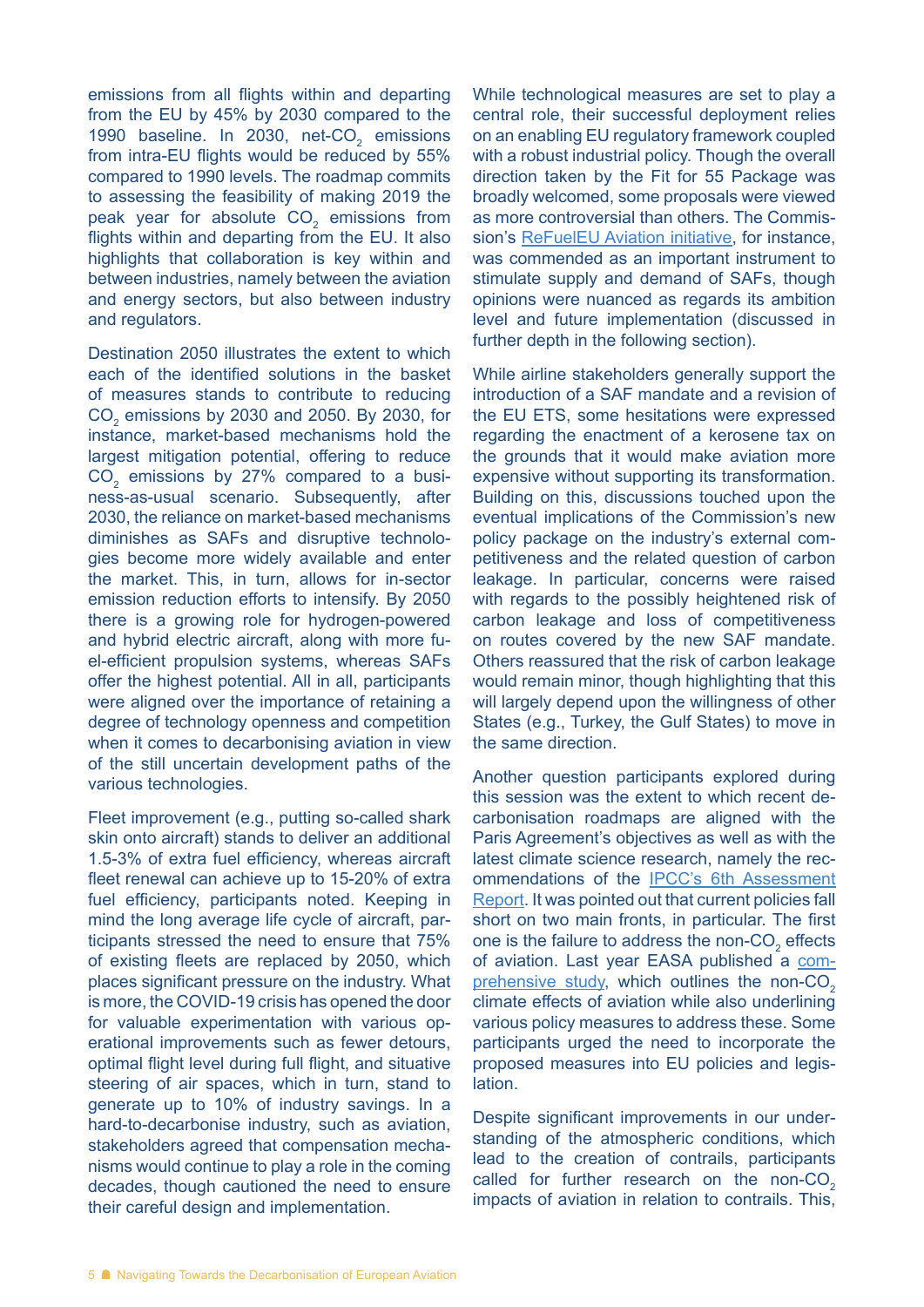in turn, would be instrumental in enabling the implementation of operational procedures to prevent contrail creation and presents a great co-benefit from the deployment of SAFs, which are found to reduce the formation of contrails.

Secondly, some participants highlighted the lack of policies targeting an immediate reduction of both the  $CO_2$  and non-CO<sub>2</sub> effects of aviation. Given that the current EU policy framework does not foresee the deployment of large quantities of SAFs in the next decade, the most effective way to reduce the CO<sub>2</sub> impact of aviation, some argued, would be through demand management (i.e., a reduction of flying). To put things into perspective, the International Energy Agency (IEA), in its 1.5 Degrees Report, concludes that a 12% reduction in flights – targeting long-haul flights could reduce aviation emissions by 50%. In view of this, some participants highlighted the need for demand management to be increasingly considered as part of the broader basket of decarbonisation measures.

Even though modal shift has featured prominently in the political debates in Europe, we have not observed the adoption of aggressive demand management policies across the industry. The question of demand management was studied at length in the production of the Destination 2050 roadmap. It was found that the various measures foreseen in the roadmap would bring the price of flying upwards, which in turn would reduce demand. The collective impact of the proposed basket of measures on demand was estimated to represent roughly 12-13% of all reductions by 2050. The Impact Assessment of ReFuelEU Aviation initiative, too, was found to have an impact on demand. The management of demand is clearly linked to the policy options that have been proposed, specifically the taxation of the fuel, where we would see a major price hike. By 2030 fuel costs could increase by 90%, which is significant, especially bearing in mind that roughly a third of airline costs are linked to fuel consumption.

The impact on demand could be especially powerful across the smaller and regional routes within Europe, which are not served by rail. Some participants warned against the imposition of additional taxes on short-haul flights or their banning altogether, given that the regional segment offers a particularly important testing ground for disruptive zero-emission technologies. Furthermore, since most aviation emissions stem from long-haul flights, where modal shift has a very limited role, stakeholders noted that it cannot be considered a prime lever to greening the industry.

On a more practical note, other participants pointed out that the EU's competencies in the field of demand management are limited, given that airport capacity expansions and corporate travel policies fall outside of its remit. While demand management is not an objective of the European Commission per se, it could be a side effect of its policies if these increase the cost of flying (e.g., more expensive fuels and higher ETS bills). High energy prices are likely to lead to a rise in the price of all goods and services, impacting European households' capacity to travel as a whole. Drawing on this, participants noted that demand management needs to be approached from a broader perspective, taking the entire economy, not only aviation, into consideration.

In sum, the discussions of the first session reflected a broad alignment of views on the overall objectives and level of ambition set for the decarbonisation of European aviation. Similarly, participants agreed on the importance of pursuing the full "basket of measures" due to the absence of a silver bullet for aviation. Divergent views, however, emerged about some of the concrete instruments, with taxation and demand management, in particular, being the most controversial. Another particularly disputed question pertained to the external competitiveness' implications of the enacted greening measures and how best to address the risk of carbon leakage. Drawing on this, participants favoured a gradual phase-in and careful monitoring of the various measures so as to allow for their subsequent adaptation if and where needed.

#### What EU policy framework support is needed for the two major avenues, i.e. Sustainable Aviation Fuels and "zeroemission" aircraft?

Fuel use and efficiency in aviation have improved by 80% from the dawn of mass travel (i.e., with the appearance of the Boeing 747 during the 1970s). However, these efficiency gains have been largely outpaced by the rebound effect, i.e., the exponential growth in air traffic and emissions. With roughly two-thirds of global emissions stemming from flights under 4000 km, there is clear scope for technological disrup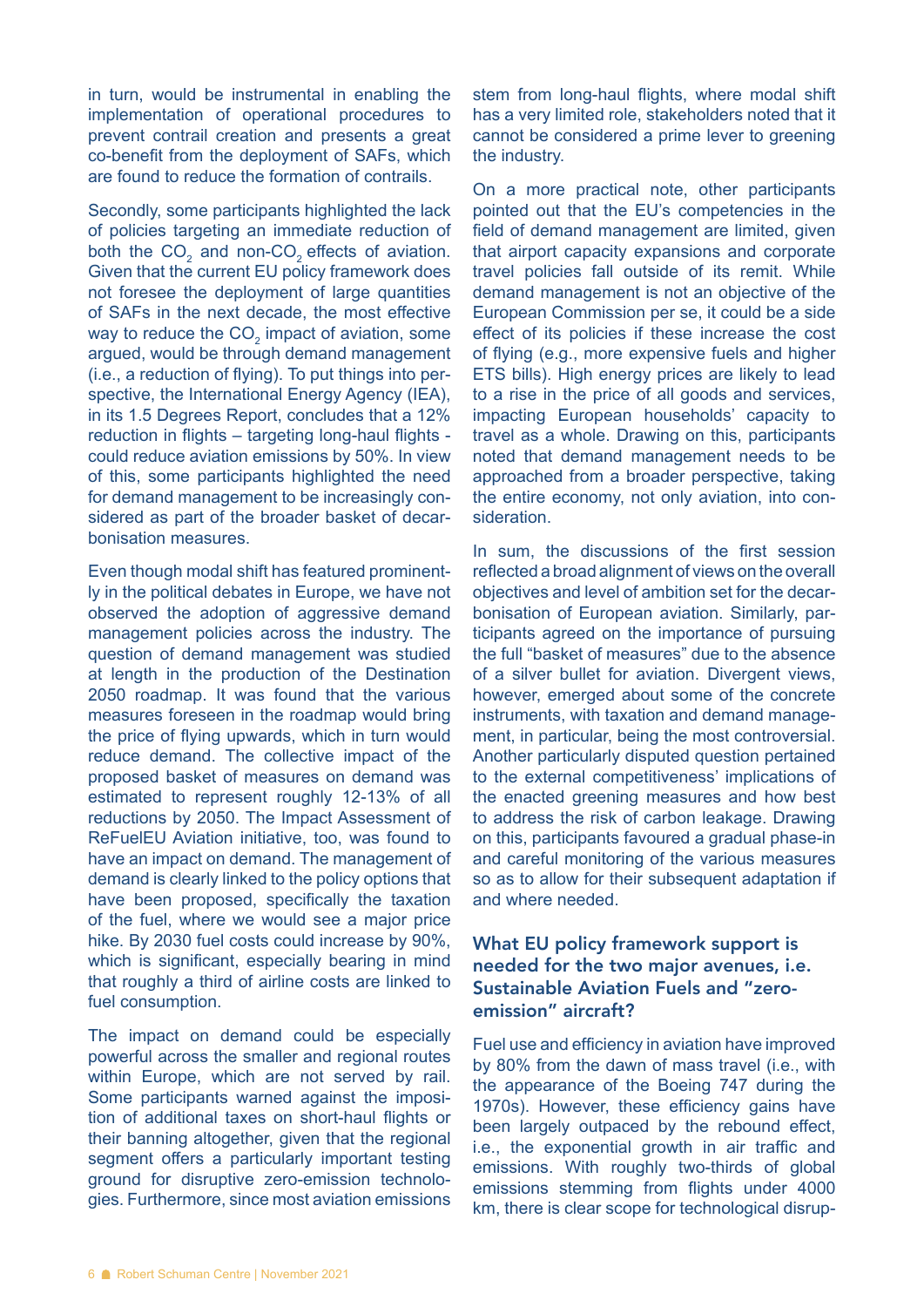tion in this segment (ICCT, 2019). Regional and short-haul flights have been the prime focus of greening measures, where there is an industrial opportunity for a new breed of aircraft to enter the market as of the 2030s.

As highlighted in the Forum's first session, some decarbonisation pathways, such as SAFs, for instance, are already technologically mature and ready to be scaled. The debate here mainly concerns the additional costs and the level of ambition, especially in the short run. Drawing on the fact that a blending mandate of 5% in 2030, as per the Commission's proposal, would translate into 95% of fossil jet fuel by 2030, some participants argued that SAF production levels can realistically increase to 10% of total EU jet fuel demand by 2030. In fact, 60 companies across the value chain, including 20 airlines, have already committed to achieving a 10% SAFs blend by 2030. Indeed, if industrial capacity increases faster than anticipated, the EU SAF mandates should be reviewed and tightened accordingly. This underlines the need for constant monitoring and adaptation of the regulatory framework.

Proponents of a 10% SAF blending mandate by 2030 argued that this level is feasible, but requires a number of supporting components, such as preferential feedstock access for the aviation sector and a solid and long-term policy framework to support both airlines and SAF production itself. A SAF blending mandate can efficiently be implemented via an obligation on fuel suppliers, which is seen as the easiest method to operationalise a mandate and limit market distortions. Blending targets, it was argued, should also include clear sub-targets for advanced production pathways, such as Power-to-X (PtX), that offer higher decarbonisation potential but are not yet as technologically advanced and thus require continued support. An effective mandate could be implemented via a volumetric target or a GHG intensity reduction target. A harmonised global approach (i.e., at the ICAO level) to scaling up SAF production was the preferred approach to ensure a level playing field. Thus the ReFuelEU Aviation initiative was well received as a first regional initiative.

Other particpants stressed the need to ensure adequate financing support for the production and uptake of SAFs, especially in the case of raised ambition. Indeed, increasing SAF production will require significant public financial support

in the range of €120 billion over 15 years. The majority of this sum would go to advancing the development of PtX and other cutting-edge technologies. This support is required to both reduce the risks for private investors and decrease the cost gap between SAF and conventional fossil jet fuel.

Stakeholders cautioned that in order to be considered a genuinely net-zero fuel, SAFs need to be produced by means of direct air capture (DAC) in terms of a synfuel approach, as opposed to using a point source from a steel or cement factory, for instance. In fact, synfuel production was found to require roughly three times the amount of energy needed to produce, distribute and store hydrogen at airports. This, in other words, means that putting hydrogen onboard aircraft could enable two-thirds of energy savings. In view of this, it was argued that drop-in SAFs are to be seen as a mere transitional technology, which will eventually give way to zero-emissions aircraft, namely battery-electric, liquid hydrogen and fuel cells. Drawing on these takeaways, some stakeholders questioned the interplay between hydrogen as feedstock for power-to-liquid (PtL) or fuel cells, and more generally, whether EU policy is going in the right direction by channelling scarce financial resources into PtX if the future of aviation appears to be hydrogen-driven.

Some participants noted that we might be observing the start of the fourth revolution in aviation and called for the need to demystify and prove that zero-emission flight for larger aircraft (ca. 50-100 seats) based on fuel cell propulsion is feasible. In fact, many of the technologies necessary to build zero-emission aircraft exist today. Still, work remains to be done on long-distance hydrogen-powered flights, either related to hydrogen burning or hydrogen fuel cell type powertrains.

Venice International Airport, in particular, was presented as an interesting testing ground for zero-emission aircraft carrying passengers from small airports to hubs to enable onwards travel and vice-versa. There are currently roughly 3700 airfields around Europe, where air and noise pollution regulations restrict air travel. Zero-emission aircraft, which are approximately 10 decibels quieter than conventional jet engines, could offer an opportunity to revive these airfields, thereby easing congestion issues at major hubs. Though zero-emission aircraft can be built, an eco-systemic approach and regulatory changes will be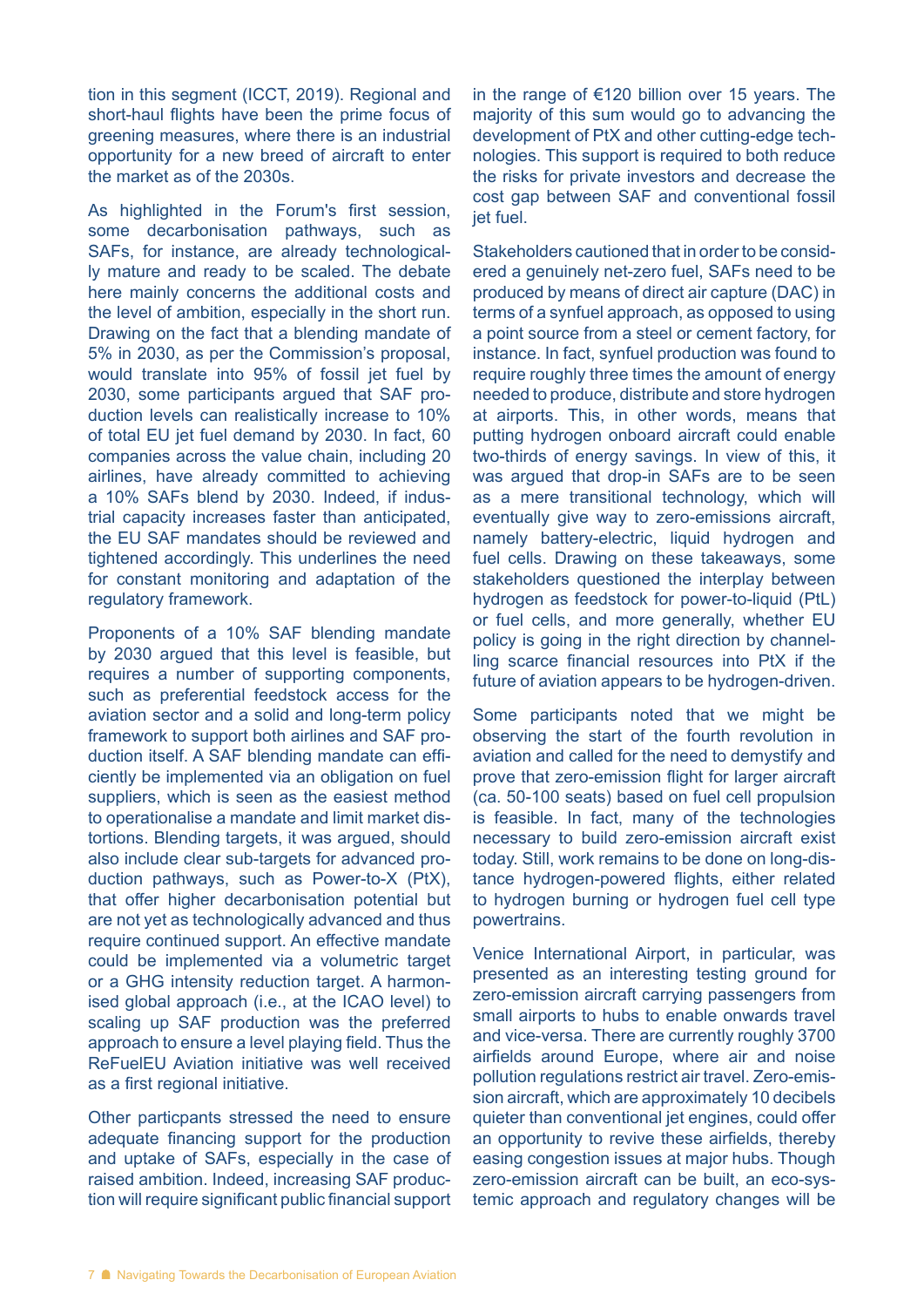needed to enable the utilisation of airfields and airports that today are not considered transportation hubs.

Whereas there is a clear case for battery-electric propulsion over shorter distances, battery density continues to hinder the development of long-haul aircraft. On the other hand, hydrogen enables longer range flights, given that it enjoys a higher degree of infrastructural independence than battery-electric aircraft. In other words, charging could be limited to only once per day or per night, thereby allowing for uninterrupted operation throughout the day at airports that do not necessarily dispose of hydrogen refuelling infrastructure. Therefore, hydrogen was viewed as a viable solution for regional commuter aircraft (up to 4000 km and probably up to 8000 km). Liquid hydrogen for long-range aviation is likely to happen in the second half of this century. Participants urged the need to ramp up the production of green hydrogen, regardless of whether it would be used onboard aircraft or for synfuel production.

Getting the short- and medium-range segments of the market to run on hydrogen, however, requires massive infrastructural and system-level changes. The amount of public and private funding that will have to be channelled into research on clean aviation is estimated to exceed €12 billion over the next decade. Product development, on the other hand, will necessitate at least four times that amount of funding if we look at three new aircraft types. But the market opportunity is also tremendous, surpassing €5 trillion by 2050. And these figures only take into account the fleet, but the infrastructure needs to be factored in too.

In sum, participants were united in supporting the need to pursue all the different avenues to decarbonisation. Whereas drop-in fuels such as PtL will be key in the long run, in parallel, investments will be necessary to develop new aircraft concepts and a whole new energy system. The full "basket of measures" will be paramount to cater to various segments of the market. The real costs linked to building and operating new technologies are yet to be fully understood, based on which policies would have to be adapted accordingly. Going forward, incentives will have to be created through, among others, the EU ETS (e.g., scaling up revenue generation to support the development and deployment of new technologies). The green taxonomy on sustainable ac-

tivities will be instrumental in guiding both public and private investment. The ongoing review of the State aid guidelines for aviation, which, in their current form, are restrictive in terms of environmental State aid, would have to be opened up to foster the green transformation of the sector. Last but not least, the zero-emissions and SAFs alliances, which will bring together stakeholders along the value chain starting from next year onwards, will play a key role in advancing the sector's greening.

#### How to extend the EU framework and approach to the global level? How to drive ICAO towards decarbonisation?

As it emerges from the COVID-19 crisis, the aviation sector needs to confront two main challenges: boosting its resilience to demand shocks in the long term and decarbonising in line with the net-zero carbon vision by 2050. Meeting these challenges will require unprecedented efforts in terms of technological innovation, energy transition, aircraft design, airport infrastructure and not the least, investments. All of these will necessitate an adequate level of regulation and policy support.

The EU's decarbonisation objectives are clearly laid down in its European Green Deal. The Commission's recent Fit for 55 Package puts forward 13 legislative proposals with a view to achieving the additional GHG emission reductions by 2030 in line with the tighter at least 55% emission reduction target. Among the initiatives of the recent Fit for 55 Package is the revision of the EU ETS Directive, where the Commission has proposed the phasing out of free emission allowances to airlines and the alignment with ICAO's CORSIA for traffic with third countries. Another proposal is the revision of the Alternative Fuels Infrastructure Directive, which requires securing clean electricity supply in the core airports. The ReFuelEU Aviation initiative, on the other hand, seeks to oblige fuel suppliers to blend increasing levels of SAFs in jet fuel taken onboard at EU airports.

All of the legislative proposals comprised in the Package will have to be implemented in coherence with international obligations through the ICAO process. Europe is a strategic player within the ICAO framework and assumes a leadership role in formulating policies and adopting standards and recommended practices (SARPs) related to aviation's environmental impact. The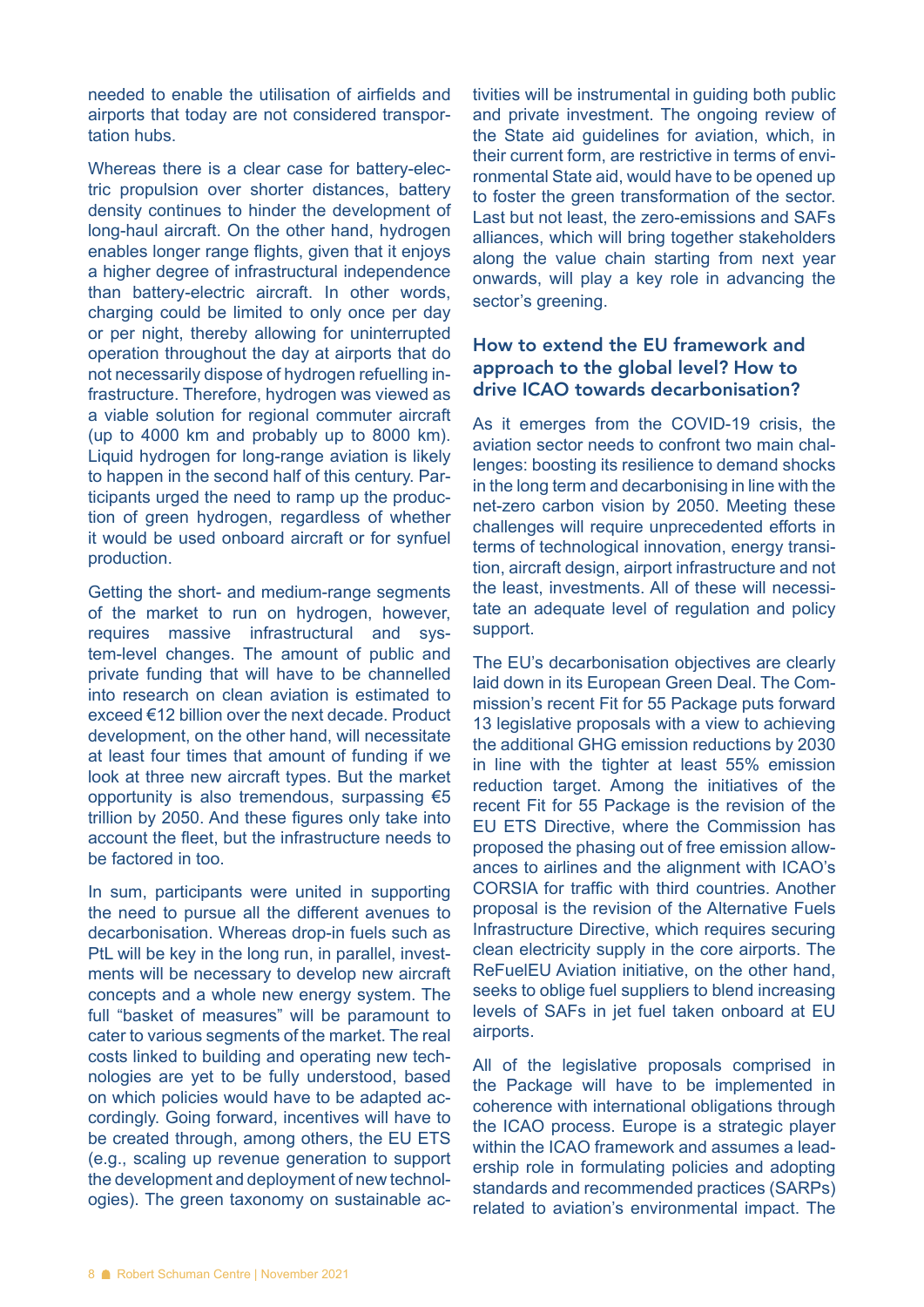Monitoring, Reporting and Verification (MRV) process within CORSIA, for instance, has been largely built upon the experiences and architecture of the EU ETS' MRV system. In this regard, the EU has a collective role to contribute its expertise and experiences to the global process and to drive the rest of the world in the same direction. The US has, in fact, recently demonstrated its willingness to show stronger environmental leadership at the ICAO level by implementing CORSIA and by supporting the adoption of a Long Term Aspirational Goal (LTAG). Illustrative of this change, the US administration plans to release a comprehensive aviation climate plan in the coming months<sup>2</sup>. Moreover, the US has implemented a tax credit for aviation fuel that reaches a reduction of at least 50% of CO<sub>2</sub> emissions over the lifecycle of the fuel, and has put into place incentives to ramp up SAFs production along with announced investments totalling \$3.4 billion to support SAFs within the US. Whereas the EU and US ambitions on the aviation decarbonisation front may be somewhat similar, the foreseen means and pathways to achieving these ambitions vary.

ICAO has a crucial role to play in acting as a driving force for convergence among countries. It was argued that a growing link between the EU and US might help to mobilise ambition in the lead up to the 41<sup>st</sup> Assembly in October 2022. In addition to public alliances, the support of the industry will be paramount for securing a consensus. Globally increasing numbers of airlines have announced commitments to achieving net-zero emissions. Forty-nine airlines representing approx. 41% of global passenger traffic have made individual commitments to net-zero carbon emissions by 2050 or even before that date. More recently, the global air transport industry (IATA) announced its commitment to achieving net-zero carbon emission by 2050, thereby also aligning with the Paris Agreement objectives. This sends a strong signal ahead of the UN Climate Conference, COP 26, and next year's ICAO Assembly.

Notwithstanding, ambitions on their own do not suffice, and these need to be backed by the ICAO level, to ensure these are achieved while safeguarding a level playing field. In particular, participants underlined the need for an ICAO roadmap, which addresses the specifications required for the new technologies and new fuels, such as hydrogen and SAFs.

Participants drew attention to the operative paragraph 9 of the 40<sup>th</sup> Assembly resolution on the Long Term Aspirational Goal (LTAG), given its strong interrelation to the forthcoming Assembly discussions. Using particularly non-committing and unambitious wording, the resolution requests the Council to continue to explore the feasibility of the LTAG for international aviation, by conducting detailed studies assessing the attainability and impacts of any goals proposed, including the impact on growth as well as costs in all countries, especially developing countries, for the progress of this work to be presented to the 41st Session of the ICAO Assembly. Assessment of options for a long-term goal should include information from Member States about their experiences working towards the medium-term goal of carbon neutral growth from 2020.

The need for GHG emissions reductions was explicitly mentioned for the first time in an assembly resolution back in 2005, at which point it formed a highly disputed issue, preceded by intense political discussions. A secret ballot has revealed that 25 States opposed the latest assembly resolution, ten states did not indicate their positioning, and six abstained from voting altogether. Therefore, a significant number of States have not made public their position in terms of acceptability and ambition of a potential long-term goal.

However, discussions on the LTAG transcend beyond political decisions to the technological pathways and their acceptability. In particular, divergences in positions have been observed during the LTAG process regarding liquid hydrogen, the inclusion of new fuels, and the associated new aircraft technology. A common understanding is yet to be secured on the emissions reduction potential of advanced aircraft concepts. Failure to ensure that breakthrough aircraft technologies are widely accepted and supported globally could create technological challenges for a global sector such as aviation, where airport infrastructure around the world would have to be adapted accordingly.

Regional and State analyses of the impact and costs have been another critical topic. A number of States, having shown interest in an LTAG, do not necessarily have a clear understanding of the related impacts and costs on their economies and aviation sectors. Furthermore, participants noted that the linking of various climate change-related topics during the last assembly meeting has

<sup>2</sup> Published on 9 November 2021: [https://www.faa.gov/sites/faa.gov/files/2021-11/Aviation\\_Climate\\_Action\\_Plan.pdf](https://www.faa.gov/sites/faa.gov/files/2021-11/Aviation_Climate_Action_Plan.pdf)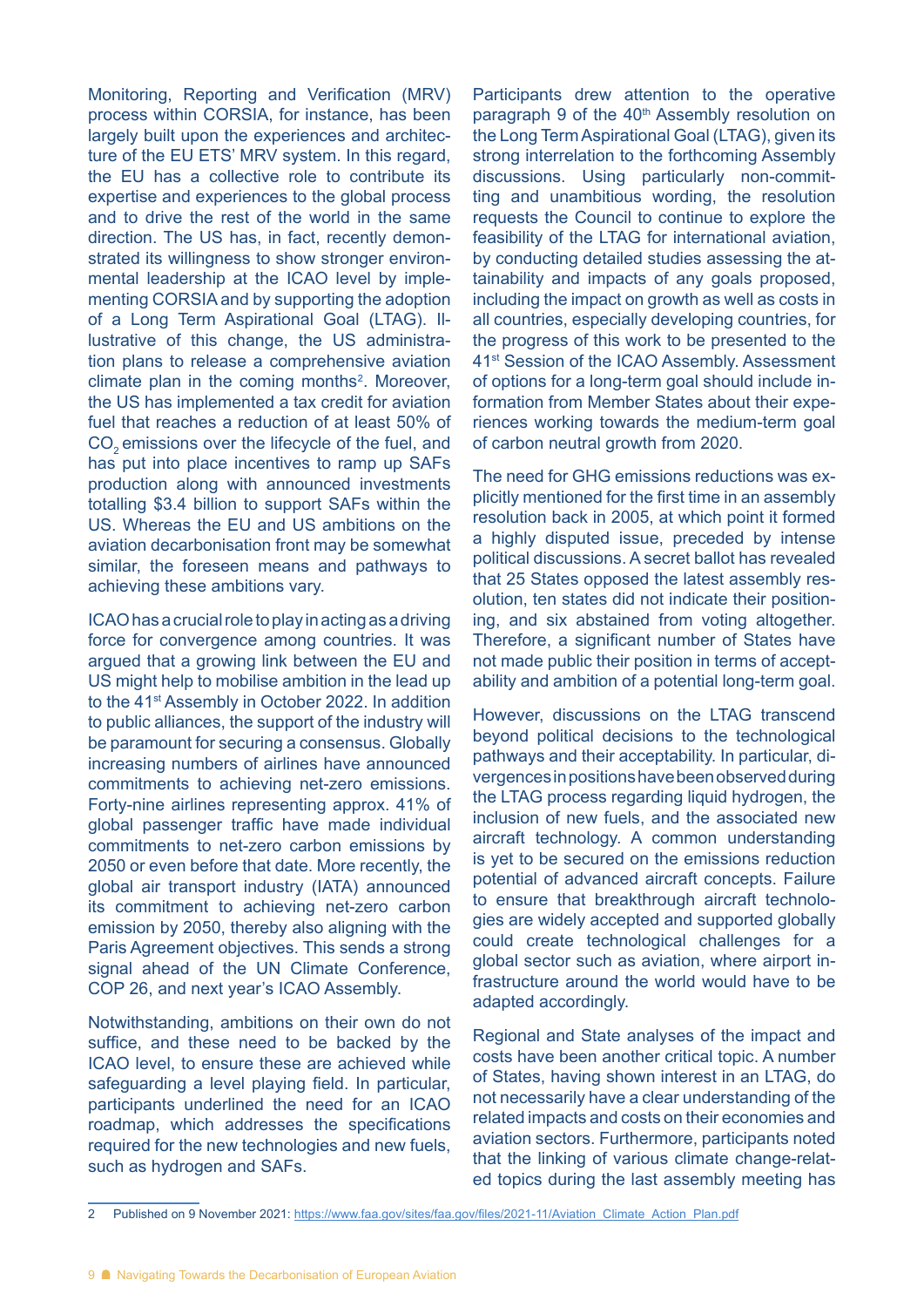led to compromises being made about one topic to achieve progress on another, e.g., the role of CORSIA in relation to the technical in-sector reduction.

While participants echoed the need to embrace the sustainability objective worldwide, concerns were expressed as regards ICAO's ability to keep up with the EU's pace and binding level of ambition. Some participants, moreover, questioned whether ICAO provides a useful forum to advance discussions on the decarbonisation of aviation altogether. To illustrate this argument, it was argued that ICAO has no capacity to adopt sufficiently ambitious measures (e.g., to develop electro-fuels or new aircraft technologies) needed to achieve a long-term goal. Similarly, concerns were expressed with regards to CORSIA's added value, in case its offsetting rules fail to prevent double-counting of emission reductions. Others, however, reminded that CORSIA is the only global scheme in place, and as such it deserves further efforts to render it an effective instrument.

Some also argued that despite the largely international nature of aviation a more effective path to decarbonising aviation could come from a bottom-up approach, whereby national governments take responsibility for aviation emissions by including them into their intended nationally determined contributions (INDCs) committed through the Paris Agreement. It is precisely through such a bottom-up approach that China has committed to achieving net-zero emissions by 2060, whereby aviation is included in its national net-zero target. All in all, there was no consensus among participants as to whether a top-down or a bottom-up approach is to be preferred in climate policy whereas the largely international nature of aviation cannot be ignored.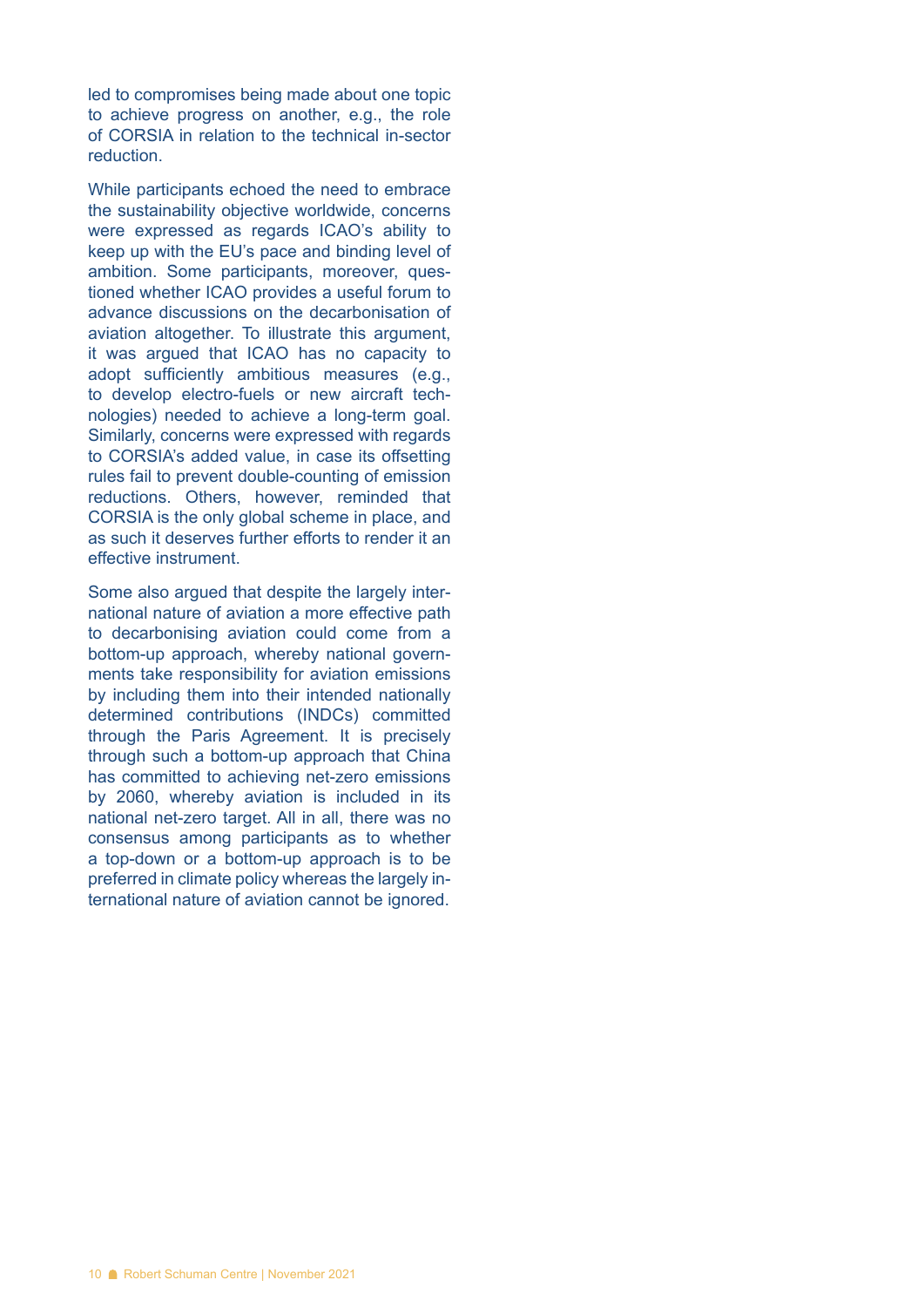#### Getting to zero-emission aviation is a system-level challenge

A comment by Ron van Manen, Head of Strategic Development, Clean Sky 2 Joint Undertaking

The journey towards climate-neutral aviation must be approached from 360 degrees.



Aviation has an impressive track record when it comes to efficiency – it has reduced the amount of fuel burned per revenue passenger kilometre (RPK) by no less than 97.5% since the dawn of post-war international aviation.

However, the aviation sector quadrupled in size in the thirty years up to 2019. That meant that even though each new generation of aircraft was more energy-efficient than ever before, net emissions continued to rise, "only doubling" within the same timeframe.

But this is no longer acceptable. If we want to prevent the worst of the IPCC's climate scenarios, then driving emissions down to absolute zero is the only acceptable route to take.

That's no easy challenge, especially as aviation is one of the hardest sectors to decarbonise. The energy needed to take off and fly, and distances flown are of a completely different order of magnitude compared to most ground transport. Hence solutions on the ground such as 'battery electric vehicles' will play only a very modest role in aviation.

[Clean Sky Joint Undertaking](http://www.cleansky.eu) has been at the forefront of aviation research in Europe for the past 14 years, bringing together industry, academia, SMEs and research centres to deliver cutting-edge innovations. [We've investigated a](https://cleansky.virtualfair.be/)  [wide range of technologies](https://cleansky.virtualfair.be/), from new propulsion options, including electrification, to novel aircraft

shapes and innovative systems. The Clean Sky programmes are on their way to enabling a 20 to 30% efficiency improvement over the best aircraft commercially available today. But ultimately, that alone will not be enough either. We need to look beyond the fuel or energy efficiency and re-imagine the full system, including the energy onboard, and develop approaches that are carbon-neutral.

Sustainable aviation fuels, or SAFs as they are known, are one stepping stone along the road to low-carbon flight. Essentially, SAFs are still kerosene, though produced in a different way. They are referred to as a 'drop-in' fuel because they can essentially be mixed in with or swapped for kerosene, with only very modest revisions in aircraft fuel systems. There is no need to alter the aircraft design or the refuelling systems at the airports. Proponents of SAFs claim that they are low 'net carbon' because fossil fuels are not burnt. Instead, the fuel is created by combining  $CO<sub>2</sub>$  from plants or other sources with hydrogen to make kerosene. At the end of the day, there is still a release of carbon into the atmosphere, so this method is not emission-free. In fact, its 'net emissions' reduction only occurs when the CO<sub>2</sub> released is recaptured from the atmosphere.

In industrial-scale refineries, the  $CO<sub>2</sub>$  used for the production of these SAF often comes from point sources – bio-waste, steel mills, refineries, cement factories. What is often forgotten is that these emissions could have been captured and sequestered. So re-using the  $CO<sub>2</sub>$  does not really provide a full net reduction of emissions: at best, these net reductions are 'shared' between the source and the user of the fuels, i.e. aviation.

The only way to make SAFs truly 'net zero' is if we can perfect Direct Air Capture. This involves capturing the  $CO<sub>2</sub>$  directly from the atmosphere, which is later released back into the air when the SAFs are burned as fuel. But this methodology will take decades to mature and become cost-effective. And the energy required to produce SAF in this manner is almost threefold what would be needed to produce, liquefy and distribute hydrogen and an energy source.

As a consequence, in the new Clean Aviation Partnership, developing hydrogen as on-board energy source or 'fuel' is going to be a key area of focus. The new Partnership is going to focus on three main thrusts as priority areas moving forwards. They are: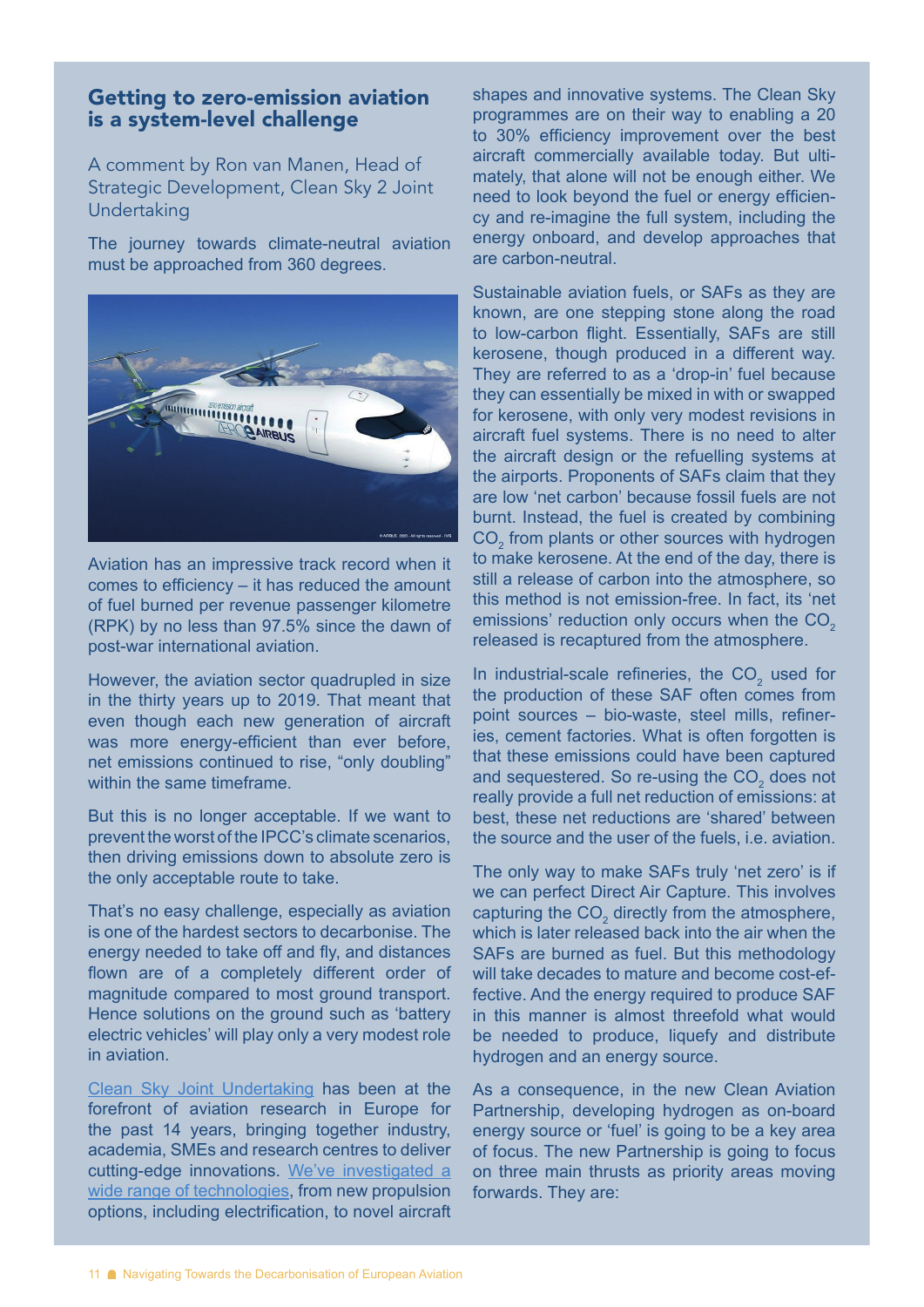- • Hybrid electric and full electric regional aircraft concepts
- Ultra-efficient short and medium-range aircraft architectures
- • Disruptive technologies to enable hydrogen-powered aircraft.

A massive 2/3 of all emissions come from flights that are less than 4000 km in length, and more than 80% of the aircraft that travel those routes are single-aisle or regional aircraft. Notwithstanding regular updates, the basic designs are from the 1960s and 1980s, meaning now is the time to re-imagine short- to medium-range aircraft and bring 'clean sheet' solutions to the market.

Clean Aviation will aim for a revolutionary leap in these technologies. Rather than continuing a step-by-step process, we need to make drastic, disruptive breakthroughs. We must take a skip-a-generation leap in technology before 2030 – and we see that energy efficiency gains of 30-50% are possible.

Massive change is required in the aviation sector to make climate neutrality a reality. The complexity of the aviation system and of flight itself means that we will need system-wide transformation, encompassing everything from fuels and aircraft to airport infrastructure, down to the routes and networks that we fly.

Europe now has a unique opportunity to lead the global transformation towards climate-neutral aviation. Rapid, ambitious investment in innovative and disruptive research across a broad range of technology streams will be needed.

With the support of all aviation sector players – industry, universities, SMEs and research centres – as well as public policy and financial instruments to fuel this journey, decarbonisation by 2050 can be a reality. There is no time to lose – the time to start was yesterday.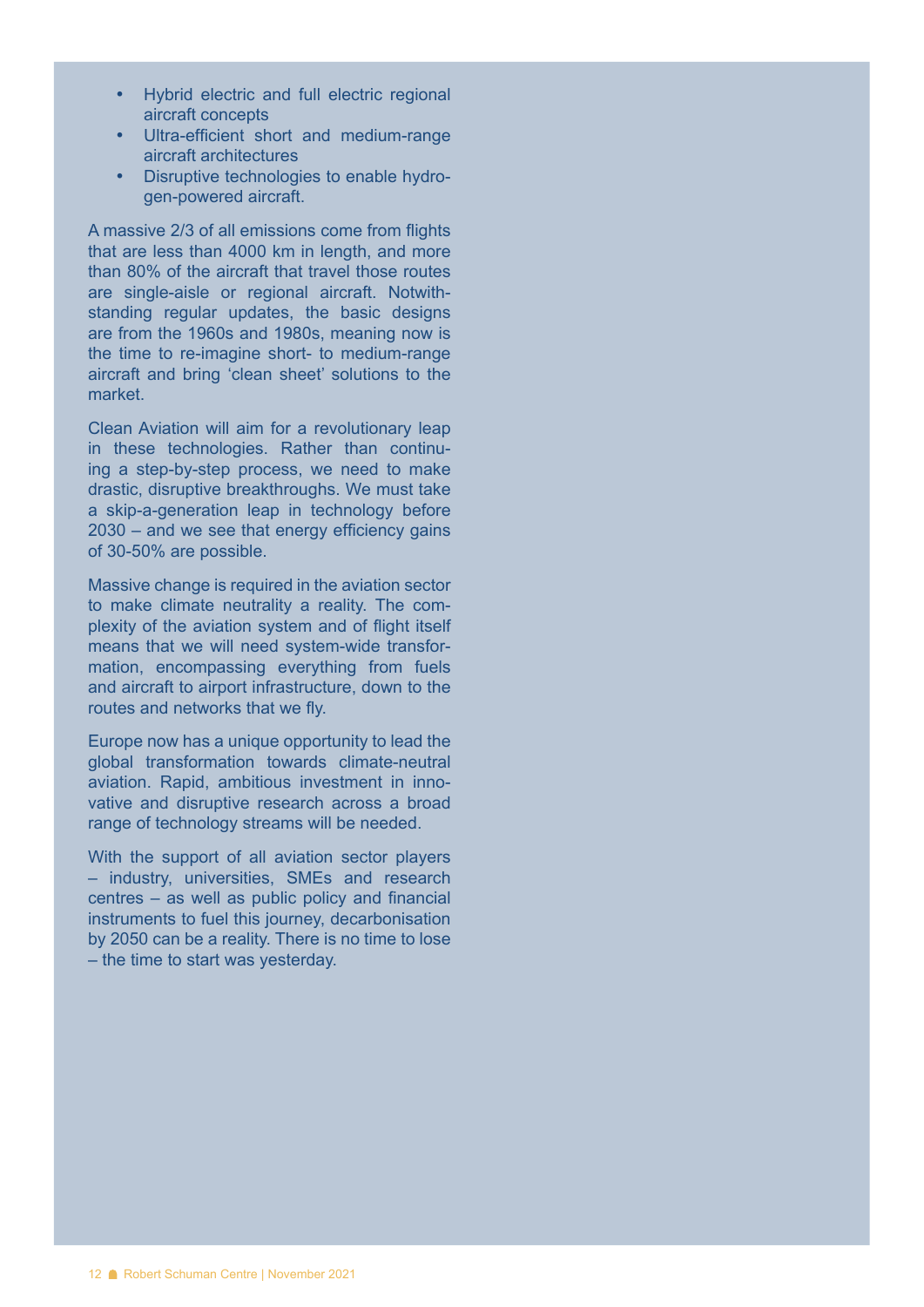#### Regional flights: an important testing ground for disruptive greening technologies

A comment by Martina Di Palma, Sustainability Manager at European Regions Airline Association (ERA)

In recent years, climate change has become increasingly important at a global level, with the aviation sector receiving growing pressure and scrutiny to reduce its environmental impact. The COVID-19 crisis has only increased the pressure on the industry to act. In November 2020, the European aviation ecosystem published the Aviation Roundtable (ART) report on the recovery of European aviation from the COVID-19 crisis, underlining the need for the recovery to be compatible with CO<sub>2</sub> emission reductions.

As a result, five European Aviation associations, A4E, ACI Europe, ASD, CANSO and ERA, published in February 2021 *Destination 2050 – A route to net zero aviation* report. The report presents a concrete vision and a series of commitments from the industry to achieve -45 per cent  $\text{CO}_2$  emission reductions by 2050 and to achieve net-zero CO<sub>2</sub> emissions by 2050 by addressing technological improvements, sustainable aviation fuels, ATM and operational improvements and market-based measures. The two commitments are in line with the EU's own targets of  $\text{CO}_2$  emissions reductions by 2030 and carbon neutrality by 2050.

This is only possible via collaboration, which is key. We not only need collaboration within the aviation industry but also between the industry and energy industries. Most importantly, we need policymakers and regulators to align with our industry, and in particular, the sector asks for, among other things:

- funding for research programmes to enable development and deployment for breakthrough technologies;
- support industry investments via incentives;
- realisation of the Single European Sky (SES);
- a coherent long term policy framework for SAF; and
- strengthening of the EU ETS and high standards for CORSIA offset credits.

We need national governments and the European Union (EU) to establish a policy framework that enables the industry to decarbonise that provides clarity and the necessary stability. The European Commission (EC) published in July 2021 the Fit for 55 Package, with relevant proposals for the aviation sector: the EU ETS, ReFuel EU Aviation and the energy taxation. Now it is time for the European Parliament (EP) and European Council to play their role and make sure that these proposals are aligned with the industry targets and allow for the greening of the sector. Member States must, in particular, avoid unilateral approaches that we are currently witnessed when it comes to short-haul flight bans and taxation.

For the past year, regional aviation has been finding itself at a crossroads between innovation and the political and public pressure to reduce passenger volumes. Recently there have been various announcements throughout Europe on the banning of short-haul routes in order to reduce the environmental impact of aviation. However, banning short-haul routes and shifting to rail is only a 'cosmetic' measure as most of the  $CO<sub>2</sub>$  emissions from the sector, circa half of the emissions, come from long-haul routes, while short-haul is responsible for 4.3 per cent in Europe<sup>3</sup>. Therefore, the regional sector is finding itself justifying its very purpose of existence: providing connectivity. ERA airline members connect parts of Europe where air transport is both vital and often the only mode of transportation available to inhabitants in remote regions, islands and dispersed areas.

In addition to this, the short-haul segment can offer the necessary push for the decarbonisation of the sector as it provides the testing ground for the new technologies that will enable the transition to a more sustainable industry. Electric and hydrogen-powered aircraft, for example, will be made first available on short-haul routes by 2035 and then on longer routes beyond 2050.

It is therefore important that the EU and Member States focus on solutions that can actually provide  $\mathrm{CO}_2$  reductions, such as the ones listed above, and not hinder the progress and potential with initiatives like banning short-haul routes.

<sup>3</sup> Eurocontrol Data Snapshot 4 on CO2 emissions by flight distance [\(link](https://www.eurocontrol.int/publication/eurocontrol-data-snapshot-co2-emissions-flight-distance))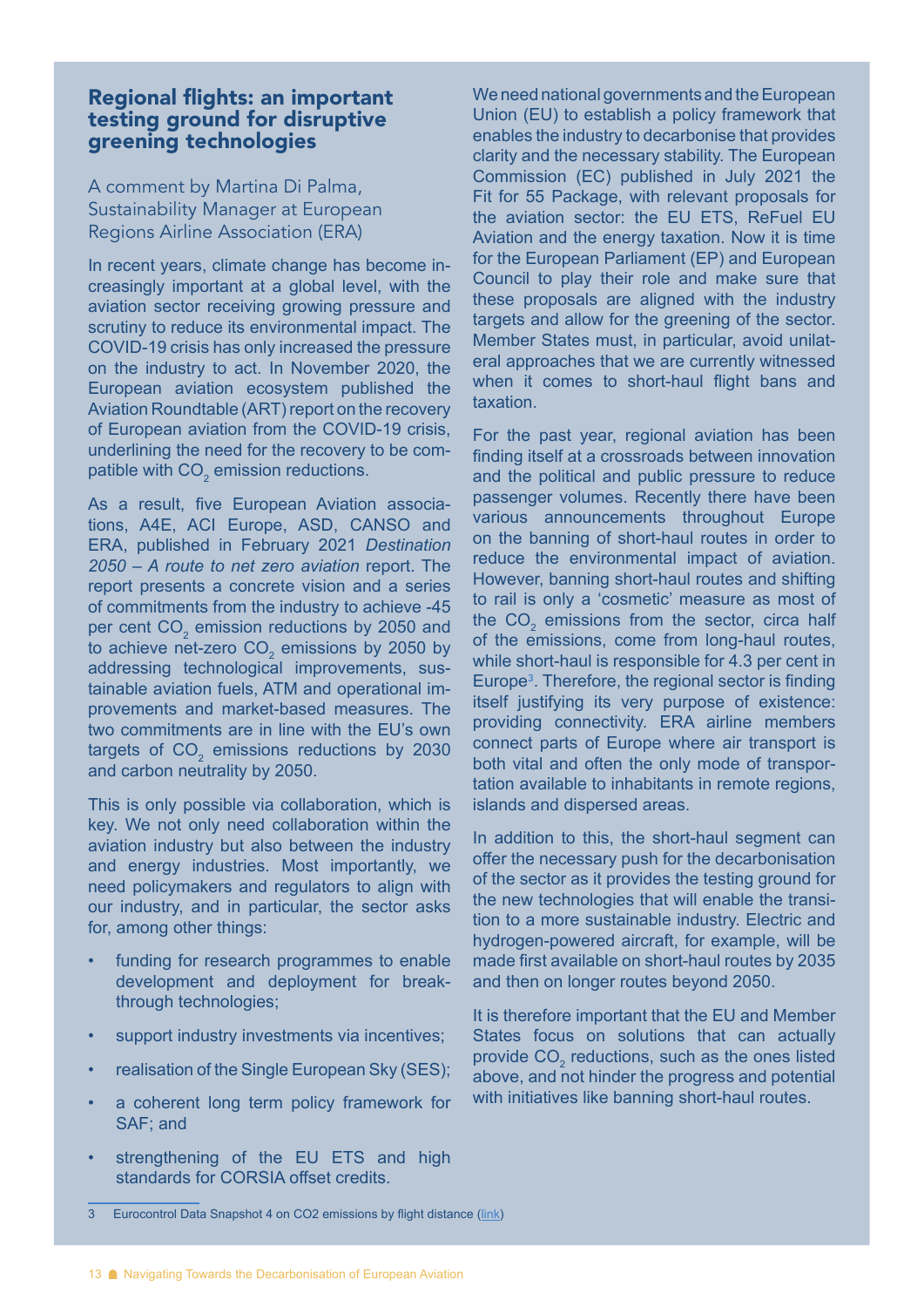### How the 41<sup>st</sup> ICAO Assembly in 2022 could become a game changer

A comment by Michael Lunter, Senior Policy Advisor Sustainable Aviation, Dutch Ministry of Infrastructure and Water Management

Against the background of extreme summers and natural disasters and an alarming report of the IPCC, there is no time to waste, and there is a clear need to take action to limit temperature rise to a maximum average of 1.5°C above pre-industrial levels. The associated reduction in  $CO<sub>2</sub>$ emissions will have to come from every anthropological source, including the aviation sector. The aviation sector has consistently increased its fuel efficiency resulting in a step-wise reduction path of more than 80% lower emissions since the early sixties. However, times have changed, and the outlook is entirely different as compared to 40 years ago. World air travel has exponentially increased with annual growth rates of 5-6%, or even more in some regions, and typically outweighed the fuel efficiency gains in terms of CO<sub>2</sub> emissions reduced with an annual average of 1.5 to 2%. The 'traditional' approach of further improvements in engine performance and aircraft technology will however not be enough to meet the climate goals. Despite the effects of Covid-19 restrictions on international aviation, many still hold the expectation that the aviation sector will recover and that air travel demand will grow to a level that merits radical changes in the aviation sector. Changes that will have to start now to be effective in 15-20 years' time considering the period needed to bring new technology at a level of technical and economic application.

Over the past decade, industry has shown to be well aware of the challenges involved in a transition to sustainable aviation. Industry was, in fact, a driving factor behind the political will to reach a consensus on the development of a CO<sub>2</sub> technology standard for airplanes and the carbon offsetting and reduction scheme for international aviation (CORSIA) by the International Civil Aviation Organisation (ICAO). And now again, with its continued responsibility to meet the goals of the Paris Agreement, the ICAO seem to need a push from the industry such as with recent roadmaps by IATA (Waypoint 2050 (2020)) and by the European industry (Destination 2050 (February 2021)), while at the same

time it is developing the input for a decision on a long-term aspirational goal for international aviation at the 41<sup>st</sup> ICAO Assembly in 2022.

The question at the Florence Air Forum addressed the possible influence of ambitious policies on that decision, such as the European Green Deal and the development of the Fit for 55 package that includes legislative proposals relating to aviation amending the EU ETS. But how to take that ambition to the global level, given that the atmosphere at the negotiating table does not seem to be as constructive as it was around the undersigning of the Paris Agreement? Instead, some players closely involved in the ICAO process observe that there is now a more intoxicated atmosphere and foresee complicated and tough negotiations.

Still, similar to the CoP in Paris, the climate talks at the CoP26 in Glasgow may affect the discussions in ICAO by pushing the willingness to take a decision on a long-term reduction goal. Traditionally, such a decision depends on a number of interrelated topics, with the first periodic review of CORSIA being one of them. Clear support from Europe for CORSIA as an important element in the package of  $CO<sub>2</sub>$  reduction measures will be necessary. At the same time, non-EU states will follow closely what a revision of the EU ETS entails for their airlines and how this may affect the working of CORSIA. Ultimately, the long-term goal itself will be at the centre of the debate whilst bearing in mind that the decision to task the ICAO Council to execute the work, as laid down in the Assembly resolution 40-18, was a hard-fought compromise. That compromise was further weakened by the result of the voting. The support for the resolution text was a seemingly big win, but with 92 states in favour out of 127 states voting, there are still more than 60 members of ICAO whose opinion remains unclear. With some states reconsidering their position and if it would come to a vote at the 41<sup>st</sup> ICAO Assembly, it may get very close, and a decision may be postponed until the next assembly. This is an option that has been advocated by some states already. Therefore, building a solid basis with like-minded states is crucial now at the CoP26 and afterwards. Using the momentum created by the recent announcements of industry and their roadmaps and mobilising their influence could be helpful. Finally, there is a lot of wisdom in getting a better understanding of the concerns and objections states may have with agreeing to a long-term emissions reduction goal for in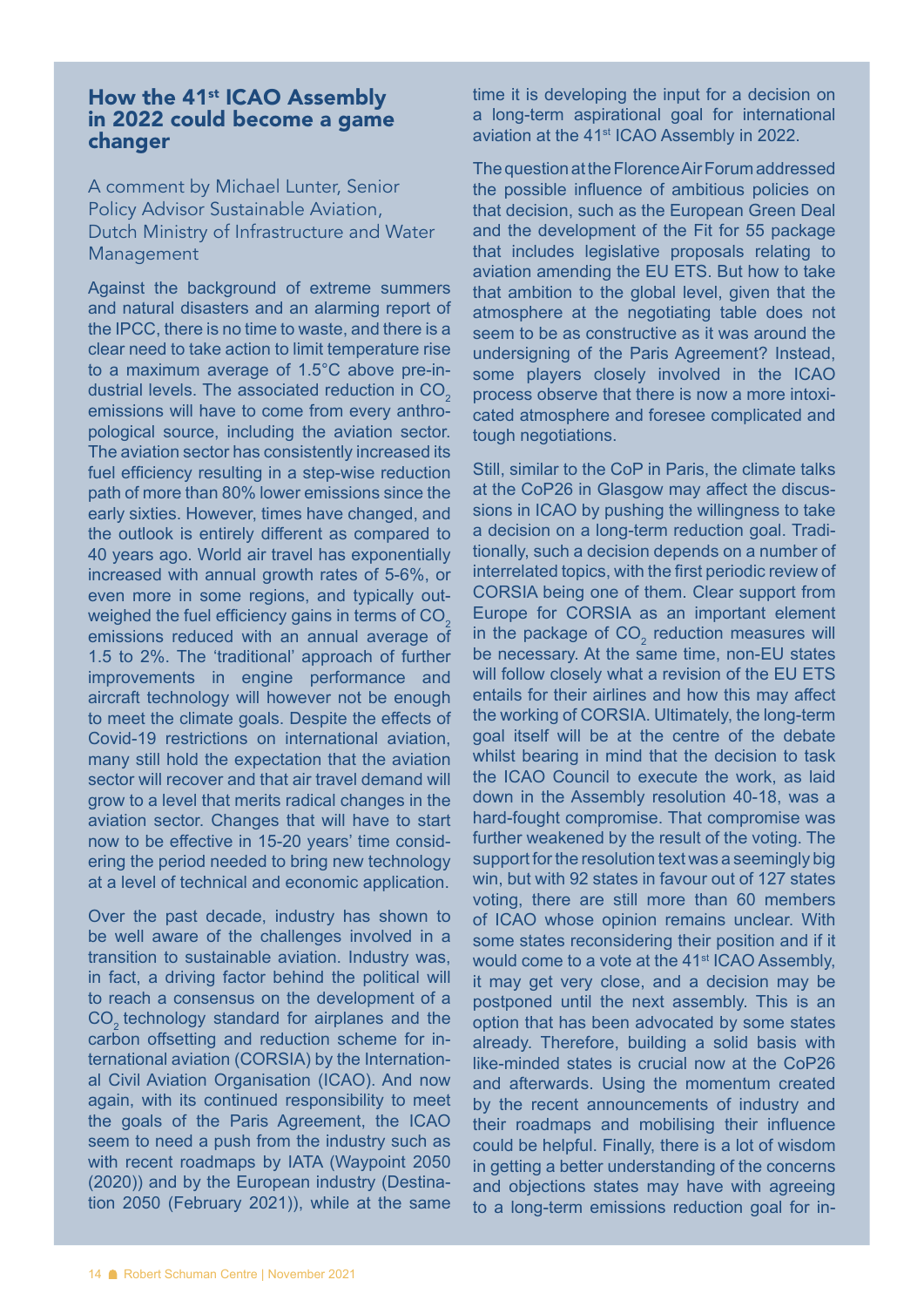ternational aviation. What can make states feel more comfortable, and how can a situation be avoided where advanced concepts and a fundamental energy transition will primarily benefit the North-American and European states and their aviation sector?